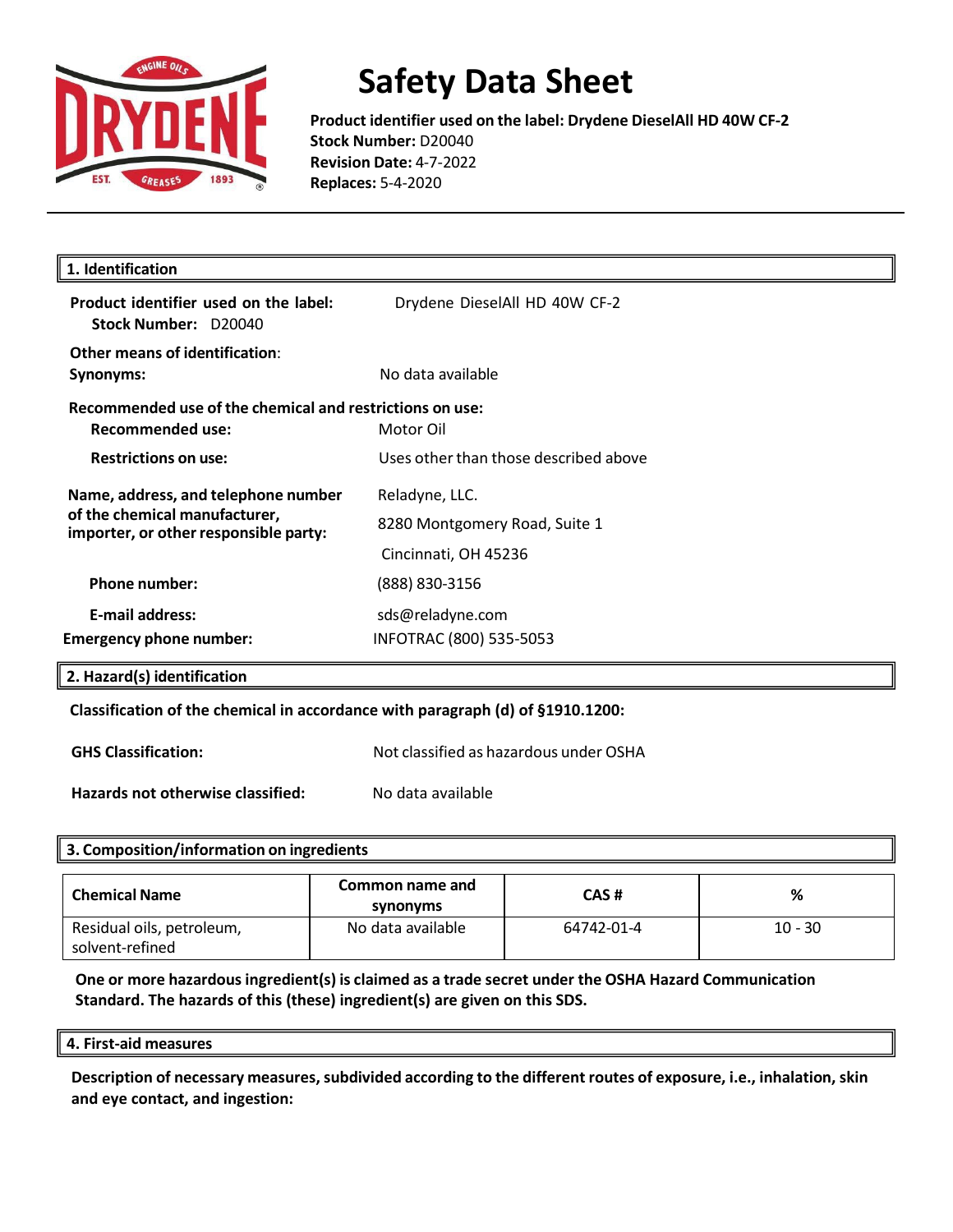**Product identifier used on the label: Drydene DieselAll HD 40W CF-2 Stock Number:** D20040 **Revision Date:** 4-7-2022  **Replaces:** 5-4-2020

| Inhalation:                                                                                 | Remove to fresh air. If breathing is difficult, have a trained individual<br>administer oxygen. If not breathing, give artificial respiration and have a<br>trained individual administer oxygen and get medical attention<br>immediately. |
|---------------------------------------------------------------------------------------------|--------------------------------------------------------------------------------------------------------------------------------------------------------------------------------------------------------------------------------------------|
| Eye Contact:                                                                                | None expected to be needed, however, use an eye wash to remove a<br>chemical from your eye regardless of the level of hazard.                                                                                                              |
| <b>Skin Contact:</b>                                                                        | No data available Seek medical advice if symptoms persist.                                                                                                                                                                                 |
| Ingestion:                                                                                  | Minimal risk of harm if swallowed. Do not induce vomiting. Seek medical<br>attention immediately. Provide medical care provider with this SDS.                                                                                             |
| Most important symptoms/effects,<br>acute and delayed:                                      | None Known                                                                                                                                                                                                                                 |
| Indication of immediate medical<br>attention and special treatment<br>needed, if necessary: | Aspiration during swallowing or vomiting may severely damage the lungs.<br>If evacuation of stomach contents is necessary, use method least likely to<br>cause aspiration.                                                                 |
|                                                                                             |                                                                                                                                                                                                                                            |

#### **5. Fire-fighting measures**

**Suitable (and unsuitable) extinguishing media:**

| Suitable extinguishing media:                                      | Use alcohol resistant foam, carbon dioxide, or dry chemical when fighting<br>fires. Water or foam may cause frothing if liquid is burning but it still may<br>be a useful extinguishing agent if carefully applied to the surface of the<br>fire. Do not direct a stream of water into the hot burning liquid. |
|--------------------------------------------------------------------|----------------------------------------------------------------------------------------------------------------------------------------------------------------------------------------------------------------------------------------------------------------------------------------------------------------|
| Unsuitable extinguishing media:                                    | No data available                                                                                                                                                                                                                                                                                              |
| Specific hazards arising from the<br>chemical:                     | No data available                                                                                                                                                                                                                                                                                              |
| <b>Hazardous combustion products:</b>                              | Carbon monoxide, Smoke                                                                                                                                                                                                                                                                                         |
| Special protective equipment and<br>precautions for fire-fighters: | No data available                                                                                                                                                                                                                                                                                              |

#### **Personal precautions, protective equipment and emergency procedures:** No health affects expected from the clean up of this material if contact can be avoided. Follow personal protective equipment recommendations found in Section 8 of this SDS. **Methods and materialsfor containment and cleaning up:** Prevent the spread of any spill to minimize harm to human health and the environment if safe to do so. Wear complete and proper personal **6. Accidental release measures**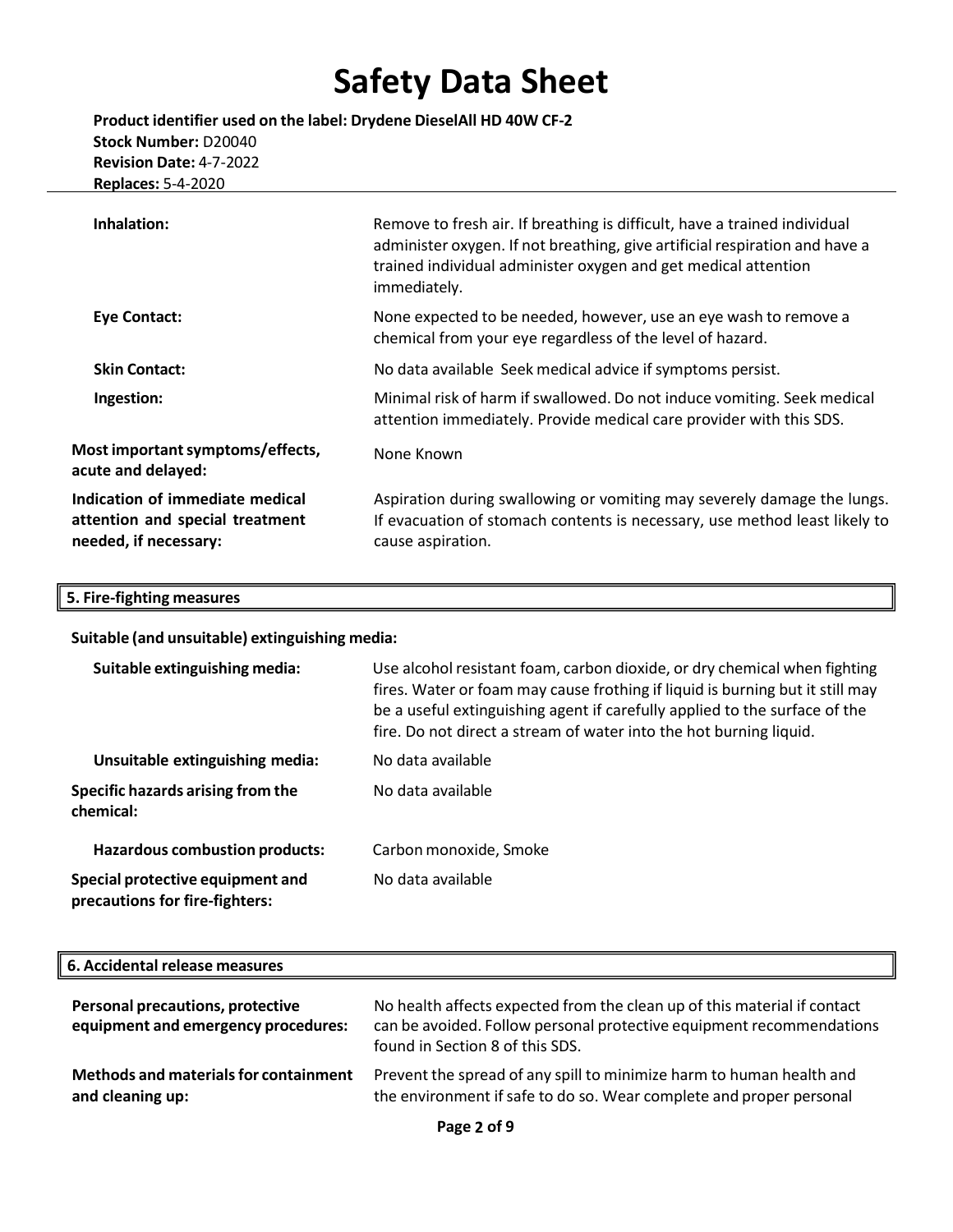**Product identifier used on the label: Drydene DieselAll HD 40W CF-2 Stock Number:** D20040 **Revision Date:** 4-7-2022  **Replaces:** 5-4-2020

> protective equipment following the recommendation of Section 8 at a minimum. Dike with suitable absorbent material like granulated clay. Dispose of according to Federal, State, Local, or Provincial regulations. Used fluid should be disposed of at a recycling center.

| 7. Handling and storage                                                                      |                                                                     |
|----------------------------------------------------------------------------------------------|---------------------------------------------------------------------|
| <b>Precautions for safe handling:</b>                                                        | No special handling instructions due to toxicity. No data available |
| Conditions for safe storage, including<br>any incompatibilities:<br>Safe storage conditions: | Store in a cool dry place. Isolate from incompatible materials.     |
| <b>Materials to Avoid/Chemical</b><br>Incompatibility:                                       | Strong oxidizing agents                                             |

#### **8. Exposure controls/personal protection**

**OSHA permissible exposure limit (PEL), American Conference of Governmental Industrial Hygienists (ACGIH) Threshold Limit Value (TLV), and any other exposure limit used or recommended by the chemical manufacturer, importer, or employer preparing the safety data sheet, where available:**

| <b>Chemical component</b>                                                                                                                                | <b>OSHA PEL</b> | <b>ACGIH TLV</b>                            | <b>ACGIH STEL</b>                                                                                                                                                                                                                                                                                                                                                                                                    | <b>IDLH</b> |
|----------------------------------------------------------------------------------------------------------------------------------------------------------|-----------------|---------------------------------------------|----------------------------------------------------------------------------------------------------------------------------------------------------------------------------------------------------------------------------------------------------------------------------------------------------------------------------------------------------------------------------------------------------------------------|-------------|
| No data available                                                                                                                                        |                 |                                             |                                                                                                                                                                                                                                                                                                                                                                                                                      |             |
| Use local exhaust ventilation or other engineering controls to minimize<br>Appropriate engineering controls:<br>exposures and maintain operator comfort. |                 |                                             |                                                                                                                                                                                                                                                                                                                                                                                                                      |             |
| Individual protection measures, such as personal protective equipment:                                                                                   |                 |                                             |                                                                                                                                                                                                                                                                                                                                                                                                                      |             |
| <b>Respiratory Protection:</b>                                                                                                                           |                 | NIOSH/MSHA approved respiratory protection. | Respiratory protection may be required to avoid overexposure when<br>handling this product. General or local exhaust ventilation is the<br>preferred means of protection. Use a respirator if general room<br>ventilation is not available or sufficient to eliminate symptoms. None<br>required where adequate ventilation is provided. If airborne<br>concentrations are above the applicable exposure limits, use |             |
| <b>Respirator Type(s):</b>                                                                                                                               |                 | NIOSH/MSHA approved respiratory protection. | None required where adequate ventilation is provided. If airborne<br>concentrations are above the applicable exposure limits, use                                                                                                                                                                                                                                                                                    |             |
| Eye protection:                                                                                                                                          |                 |                                             | No special requirements under normal industrial use.                                                                                                                                                                                                                                                                                                                                                                 |             |
| <b>Skin protection:</b>                                                                                                                                  |                 |                                             | Not normally considered a skin hazard. Where use can result in skin                                                                                                                                                                                                                                                                                                                                                  |             |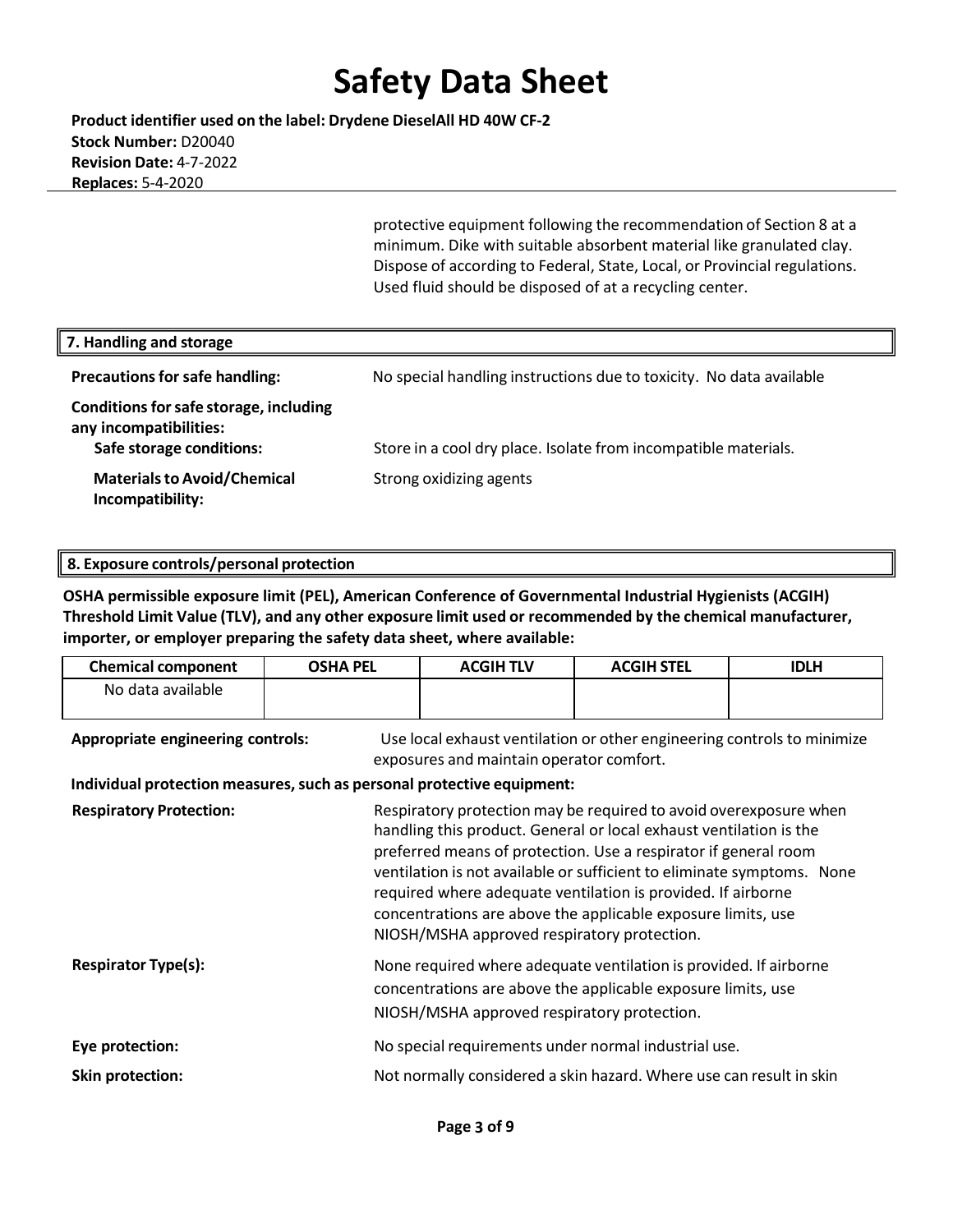**Product identifier used on the label: Drydene DieselAll HD 40W CF-2 Stock Number:** D20040 **Revision Date:** 4-7-2022  **Replaces:** 5-4-2020

> contact, practice good personal hygiene. Wash hands and other exposed areas with mild soap and water before eating, drinking, and when leaving work.

| Gloves: | Neoprene, Nitrile |
|---------|-------------------|
|         |                   |

**General hygiene conditions:** No data available

### **9. Physical and chemical properties**

| Appearance (physical state, color etc.):          |                   |
|---------------------------------------------------|-------------------|
| <b>Physical state:</b>                            | Liquid            |
| Color:                                            | <b>Brown</b>      |
| Odor:                                             | Mild              |
| <b>Odor Threshold:</b>                            | Not determined    |
| pH:                                               | No data available |
| <b>Melting point/freezing point:</b>              |                   |
| <b>Melting Point:</b>                             | No data available |
| <b>Freezing point:</b>                            | No data available |
| Initial boiling point and boiling range<br>(°C):  | 150               |
| Flash Point (°C):                                 | 208               |
| <b>Evaporation Rate:</b>                          | No data available |
| Flammability (solid, gas):                        | No data available |
| Upper/lower flammability or explosive<br>limits:  |                   |
| <b>Upper flammability or explosive</b><br>limits: | Not established   |
| Lower flammability or explosive<br>limits:        | Not established   |
| Vapor pressure:                                   | No data available |
| Vapor density:                                    | No data available |
| <b>Relative density:</b>                          | 0.89              |
| Solubility(ies):                                  | Negligible; 0-1%  |
| Partition coefficient: n-octanol/water:           | No data available |
| <b>Auto-ignition temperature:</b>                 | No data available |
| <b>Decomposition Temperature:</b>                 | Not determined    |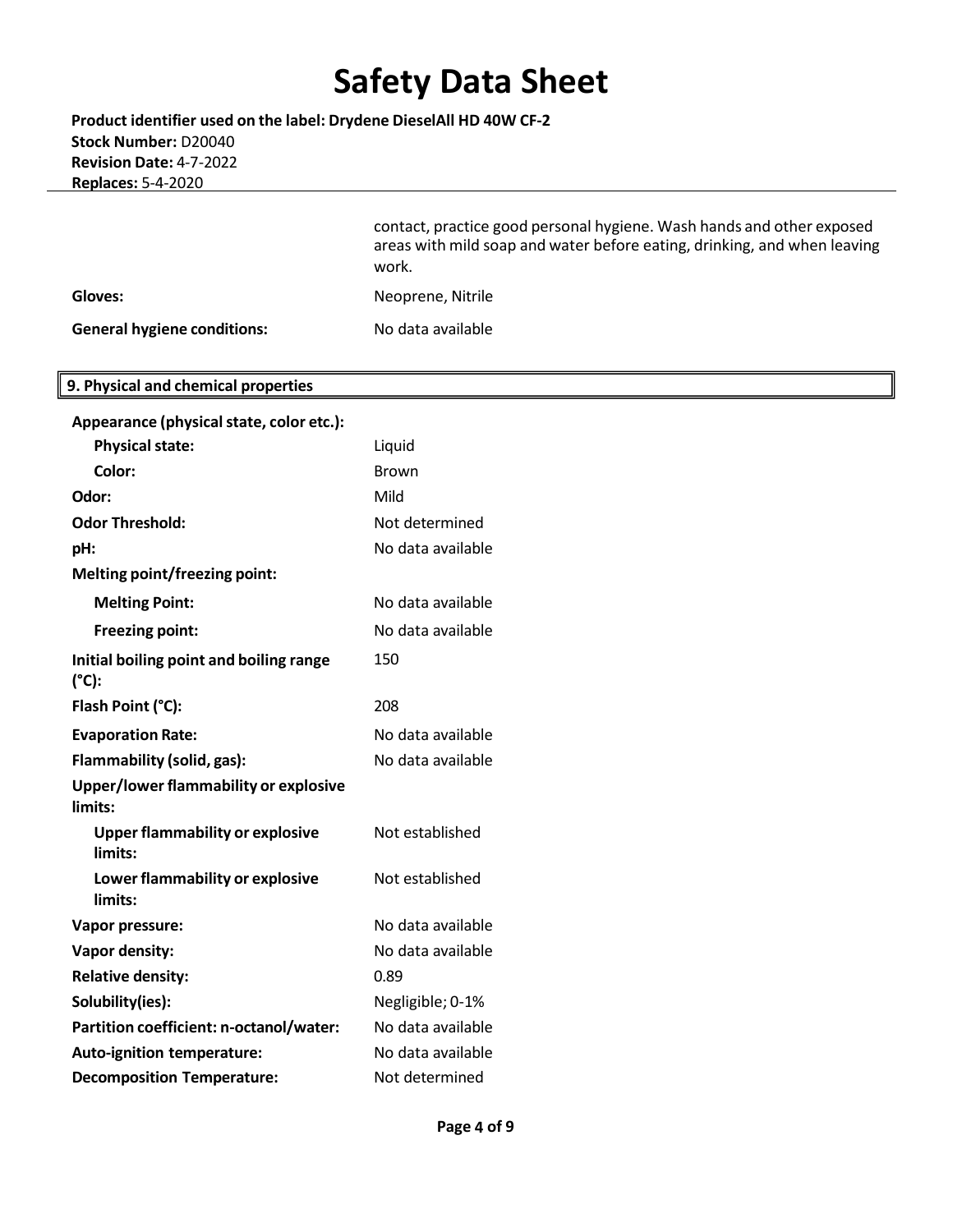### **Product identifier used on the label: Drydene DieselAll HD 40W CF-2 Stock Number:** D20040 **Revision Date:** 4-7-2022  **Replaces:** 5-4-2020

| Viscosity:                           | 127.5    |
|--------------------------------------|----------|
| Volatile organic compound (VOC)      | 0.000000 |
| content and percentage of volatiles: |          |

### **10. Stability and reactivity**

| <b>Reactivity:</b>                                                    |                                                                                                                                                                                                            |
|-----------------------------------------------------------------------|------------------------------------------------------------------------------------------------------------------------------------------------------------------------------------------------------------|
| <b>Chemical stability:</b>                                            | Stable under normal conditions.                                                                                                                                                                            |
| <b>Possibility of hazardous reactions:</b>                            | None expected under standard conditions of storage.                                                                                                                                                        |
| Conditions to avoid (e.g., static<br>discharge, shock, or vibration): | Temperatures above the high flash point of this combustible material in<br>combination with sparks, open flames, or other sources of ignition.<br>Moisture (will lead to product performance degradation). |
| Incompatible materials:                                               | Strong oxidizing agents                                                                                                                                                                                    |
| Hazardous decomposition products:                                     | Carbon monoxide, Smoke                                                                                                                                                                                     |

### **11. Toxicological information**

**Description of the varioustoxicological (health) effects and the available data used to identify those effects:**

| Information on the likely routes of<br>exposure (inhalation, ingestion, skin<br>and eye contact): | No data available                                                                                                                                                                                          |
|---------------------------------------------------------------------------------------------------|------------------------------------------------------------------------------------------------------------------------------------------------------------------------------------------------------------|
| Symptoms related to the physical,<br>chemical and toxicological<br>characteristics:               | None Known                                                                                                                                                                                                 |
|                                                                                                   | Delayed and immediate effects and also chronic effects from short- and long-term exposure:                                                                                                                 |
| <b>Ingestion Toxicity:</b>                                                                        | Although this product has a low order of acute oral toxicity, aspiration of<br>minute amounts into the lungs during ingestion or vomiting may cause<br>mild to severe pulmonary injury and possibly death. |
| <b>Skin Contact:</b>                                                                              | Likely to be non-irritating to skin based on animal data. No hazard in<br>normal industrial use.                                                                                                           |
| Absorption:                                                                                       | Likely to be practically non-toxic based on animal data.                                                                                                                                                   |
| <b>Inhalation Toxicity:</b>                                                                       | No hazard in normal industrial use. Likely to be practically non-toxic<br>based on animal data.                                                                                                            |
| <b>Eye Contact:</b>                                                                               | This material is likely to be non-irritating to eyes based on animal data.                                                                                                                                 |
| Sensitization:                                                                                    | No data available                                                                                                                                                                                          |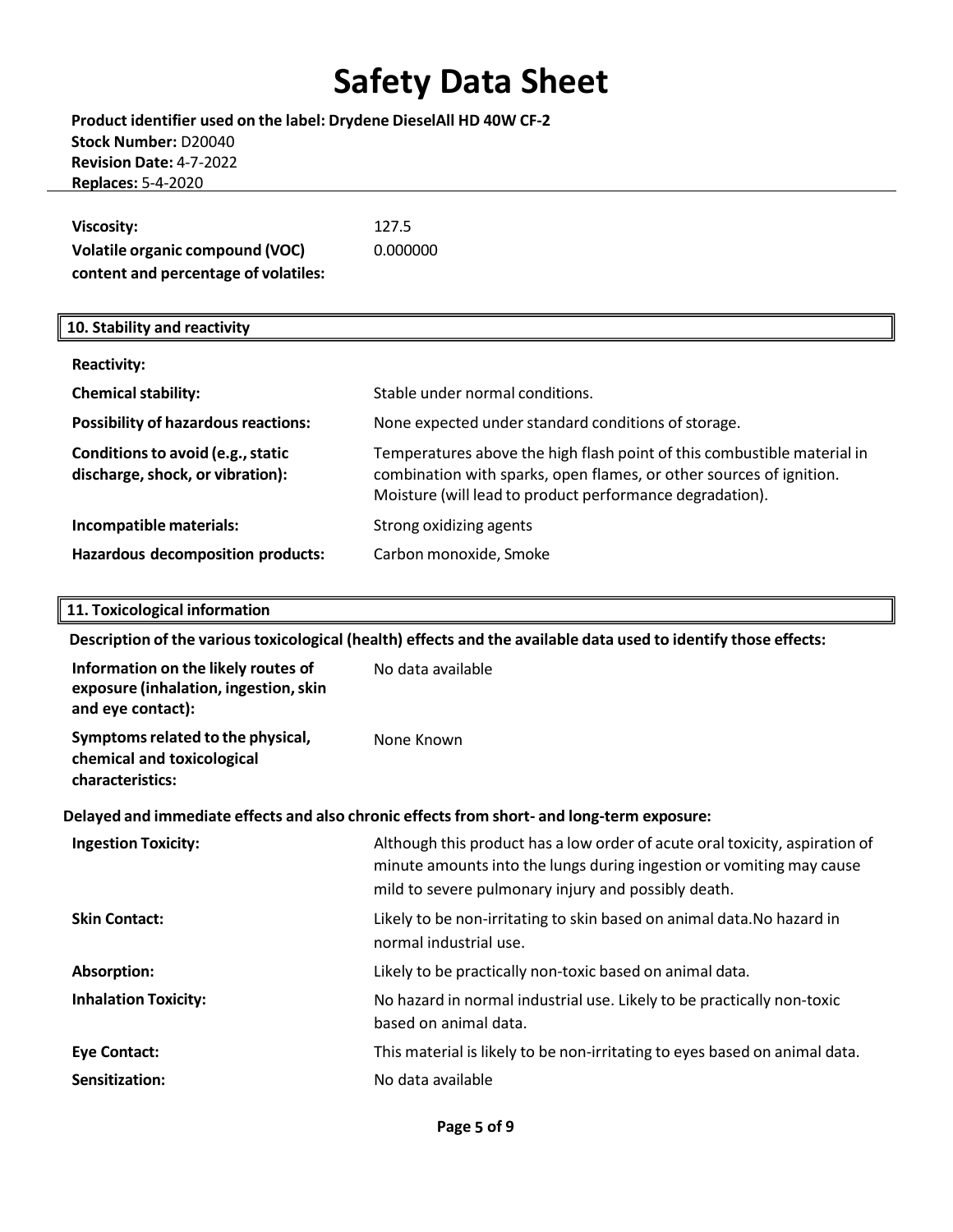**Product identifier used on the label: Drydene DieselAll HD 40W CF-2 Stock Number:** D20040 **Revision Date:** 4-7-2022  **Replaces:** 5-4-2020

| <b>Mutagenicity:</b>           | No data available to indicate product or any components present at<br>greater than 0.1% is mutagenic or genotoxic.                                                             |
|--------------------------------|--------------------------------------------------------------------------------------------------------------------------------------------------------------------------------|
| Carcinogenicity:               | Not expected to cause cancer. This product meets the IP-346 criteria of<br><3% PAH's and is not considered a carcinogen by the International<br>Agency for Research on Cancer. |
| <b>STOT-single exposure:</b>   | Based on available data, the classification criteria are not met.                                                                                                              |
| <b>STOT-repeated exposure:</b> | Based on available data, the classification criteria are not met.                                                                                                              |
| <b>Aspiration hazard:</b>      | Based on available data, the classification criteria are not met.                                                                                                              |
| <b>Other information:</b>      | No data available                                                                                                                                                              |

#### **Numerical measures of toxicity (such as acute toxicity estimates):**

| <b>Chemical Name</b>      | LD50 Oral              | LD50 Dermal               | <b>LC50 Inhalation</b>   |
|---------------------------|------------------------|---------------------------|--------------------------|
| Residual oils, petroleum, | OLD50 Rat > 5000 mg/kg | Dermal LD50 Rabbit > 2000 | Inhalation LC50 (4h) Rat |
| solvent-refined           |                        | mg/kg                     | $2.18 \text{ mg/L}$      |

### Is the hazardous chemical is listed in the National Toxicology Program (NTP) Report on Carcinogens (latest edition) or **has been found to be a potential carcinogen in the International Agency for Research on Cancer (IARC) Monographs (latest edition), or by OSHA:**

| <b>Chemical Name</b>       | <b>OSHA Carcinogen</b> | <b>IARC Carcinogen</b> | <b>NTP Carcinogen</b> |
|----------------------------|------------------------|------------------------|-----------------------|
| There are no components    |                        |                        |                       |
| that are known or reported |                        |                        |                       |
| to cause cancer.           |                        |                        |                       |

### **12. Ecological information**

**Ecotoxicity (aquatic and terrestrial, where available):**  No data available

#### **Ecological Toxicity Data:**

| <b>Chemical Name</b>                         | CAS #      | <b>Aquatic EC50</b><br>Crustacea | <b>Aquatic ERC50</b><br>Algae | <b>Aquatic LC50 Fish</b>            |
|----------------------------------------------|------------|----------------------------------|-------------------------------|-------------------------------------|
| Residual oils, petroleum,<br>solvent-refined | 64742-01-4 | $>1000$ mg/L                     | No data available             | Aquatic LC50 (96h)<br>$> 5000$ mg/L |

**Persistence and degradability:** Biodegrades slowly.

**Bioaccumulative potential:** Bioconcentration may occur.

**Mobility in soil:** This material is expected to have essentially no mobility in soil. It absorbs strongly to most soil types.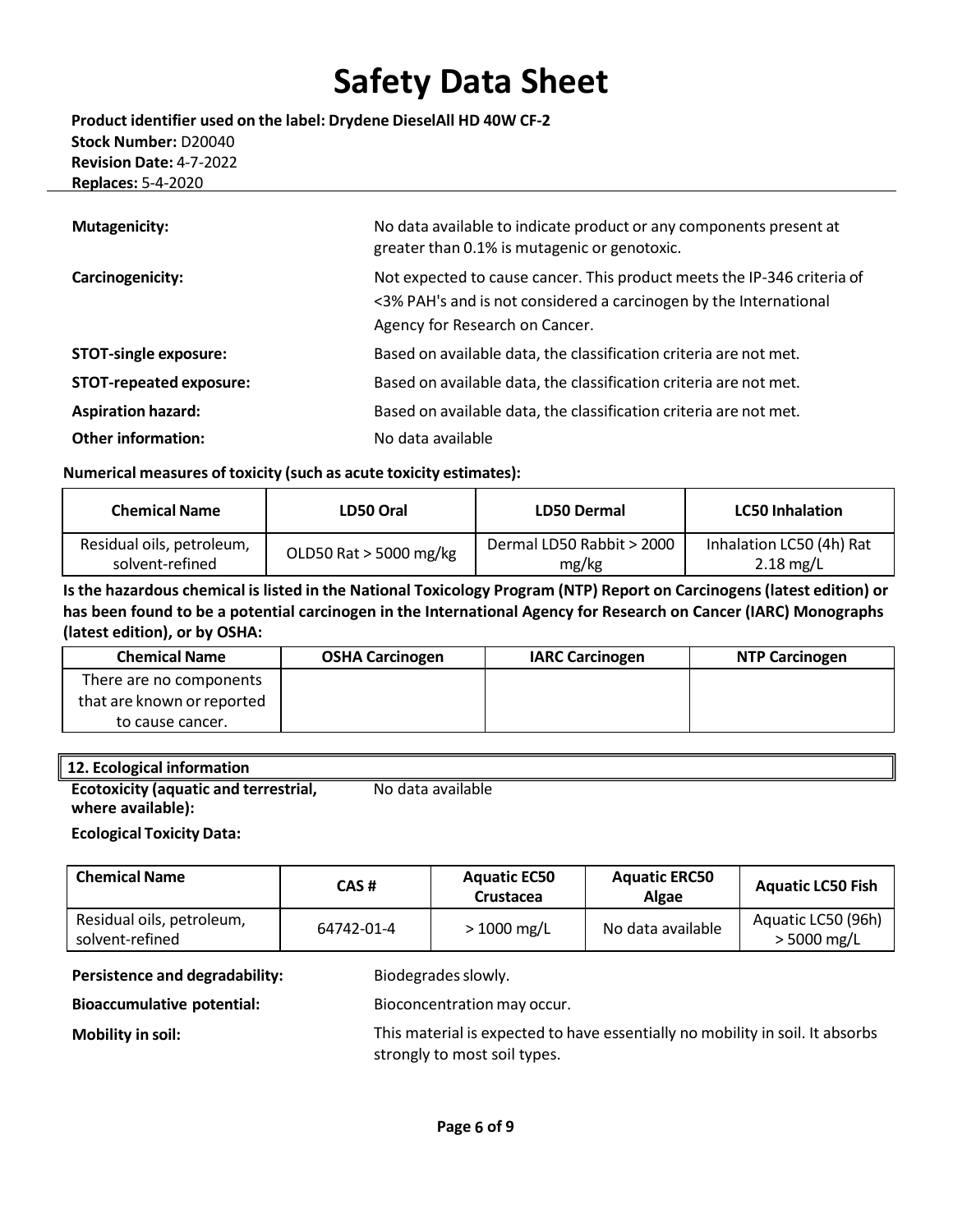**Product identifier used on the label: Drydene DieselAll HD 40W CF-2 Stock Number:** D20040 **Revision Date:** 4-7-2022  **Replaces:** 5-4-2020

**Other adverse effects (such as hazardous to the ozone layer):** No data available

### **13. Disposal considerations**

**Description of waste residues and information on theirsafe handling and methods of disposal, including the disposal of any contaminated packaging:** Spent or discarded material is non-hazardous according to environmental regulations. **Contaminated packaging:** Recycle containers whenever possible.

### **14. Transport information**

| Carriage of dangerous goods by road (DOT), rail or inland waterways:                                                |                       |  |  |  |
|---------------------------------------------------------------------------------------------------------------------|-----------------------|--|--|--|
| <b>DOT Basic Description:</b>                                                                                       | No data available     |  |  |  |
|                                                                                                                     |                       |  |  |  |
| International carriage of dangerous goods by sea (IMDG/IMO):                                                        |                       |  |  |  |
| <b>UN</b> number:                                                                                                   | Not regulated by IMDG |  |  |  |
| <b>UN Proper shipping name:</b>                                                                                     | Not applicable        |  |  |  |
| Transport hazard class(es):                                                                                         | Not applicable        |  |  |  |
| Packing group, if applicable:                                                                                       | Not applicable        |  |  |  |
|                                                                                                                     |                       |  |  |  |
| International carriage of dangerous goods by air (IATA):                                                            |                       |  |  |  |
| <b>UN number:</b>                                                                                                   | Not regulated by IATA |  |  |  |
| <b>UN Proper shipping name:</b>                                                                                     | Not applicable        |  |  |  |
| Transport hazard class(es):                                                                                         | Not applicable        |  |  |  |
| Packing group, if applicable:                                                                                       | Not applicable        |  |  |  |
|                                                                                                                     |                       |  |  |  |
| <b>Environmental hazards (e.g., Marine</b><br>pollutant (Yes/No)):                                                  | None.                 |  |  |  |
| <b>Transport in bulk (according to Annex II</b><br>of MARPOL 73/78 and the IBC Code):                               | No data available     |  |  |  |
| Special precautions which a user needs<br>to be aware of or needs to comply with<br>in connection with transport or | No data available     |  |  |  |
|                                                                                                                     | Page 7 of 9           |  |  |  |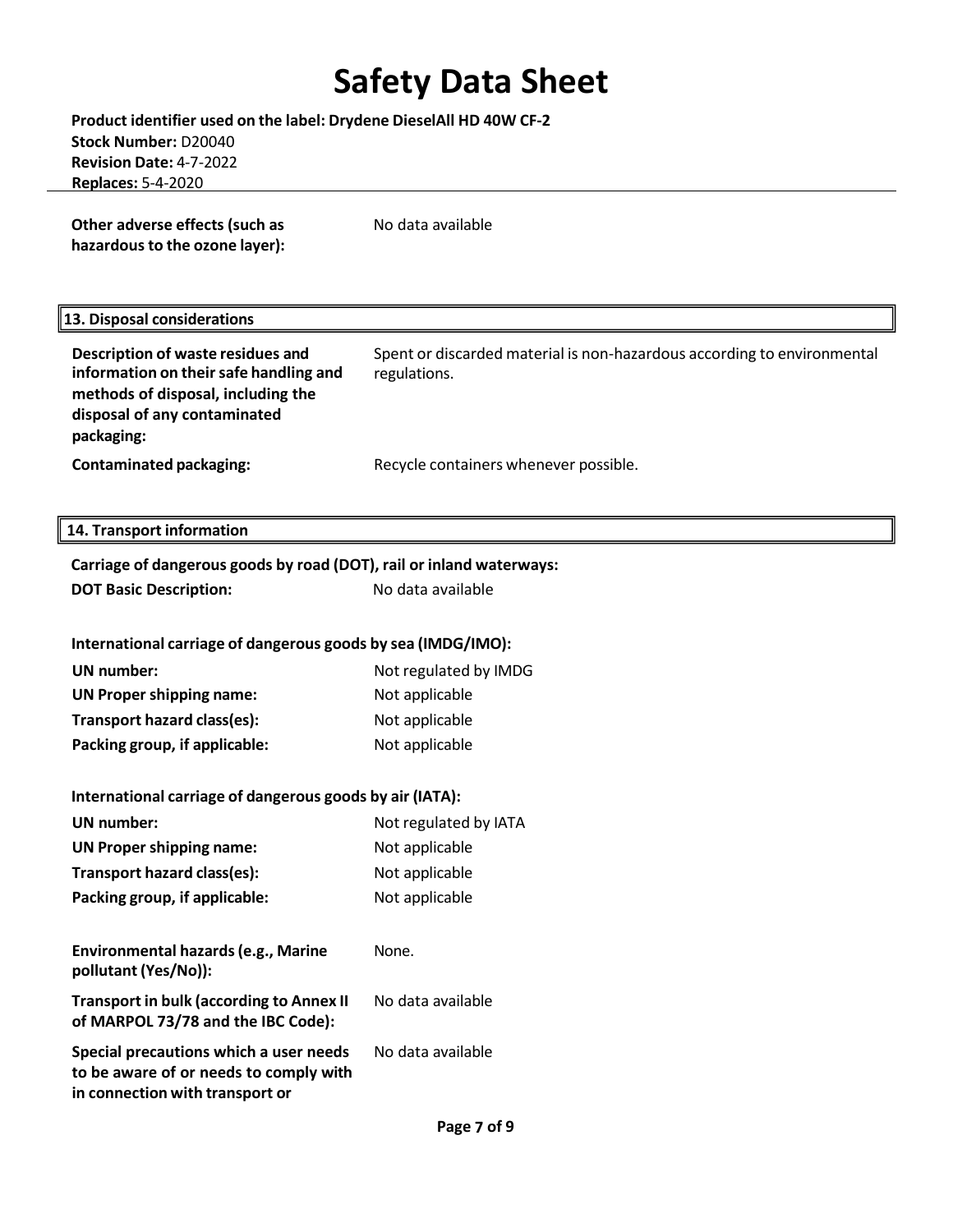**Product identifier used on the label: Drydene DieselAll HD 40W CF-2 Stock Number:** D20040 **Revision Date:** 4-7-2022  **Replaces:** 5-4-2020

**conveyance either within or outside their premises:**

### **15. Regulatory information**

### **Safety, health and environmental regulationsspecific for the product in question:**

**TSCA Status:** All components of this material are on the US TSCA Inventory or are exempt.

### **Regulated Components:**

| <b>Chemical Name</b>   | CAS#       | <b>CERCLA</b> | Sara EHS | <b>Sara 313</b> | U.S. HAP |
|------------------------|------------|---------------|----------|-----------------|----------|
| Petroleum distillates, |            |               |          |                 |          |
| hydrotreated heavy     | 64742-54-7 | N             | N        | Ν               | Ν        |
| paraffinic             |            |               |          |                 |          |
| Residual oils,         |            |               |          |                 |          |
| petroleum, solvent-    | 64742-01-4 | N             | N        | Ν               | Ν        |
| refined                |            |               |          |                 |          |

| <b>Chemical Name</b>                                       | CAS#       | <b>California Prop</b><br>65 - Cancer | <b>California Prop</b><br>65 - Dev. Toxicity | <b>California Prop</b><br>65 - Reprod fem | <b>California Prop</b><br>65 - Reprod male |
|------------------------------------------------------------|------------|---------------------------------------|----------------------------------------------|-------------------------------------------|--------------------------------------------|
| Petroleum distillates,<br>hydrotreated heavy<br>paraffinic | 64742-54-7 | N                                     | N                                            | N                                         | Ν                                          |
| Residual oils,<br>petroleum, solvent-<br>refined           | 64742-01-4 | N                                     | Ν                                            | N                                         | Ν                                          |

| <b>Chemical Name</b>                                       | CAS#       | <b>Massachusetts</b><br><b>RTK List</b> | <b>New Jersey</b><br><b>RTK List</b> | Pennsylvania<br><b>RTK List</b> | Rhode<br><b>Island RTK</b><br>List | <b>Minnesota</b><br><b>Hazardous</b><br><b>Substance</b><br>List |
|------------------------------------------------------------|------------|-----------------------------------------|--------------------------------------|---------------------------------|------------------------------------|------------------------------------------------------------------|
| Petroleum distillates,<br>hydrotreated heavy<br>paraffinic | 64742-54-7 | N                                       | N                                    | Ν                               | N                                  | N                                                                |
| Residual oils,<br>petroleum, solvent-<br>refined           | 64742-01-4 | N                                       | N                                    | N                               | N                                  | N                                                                |